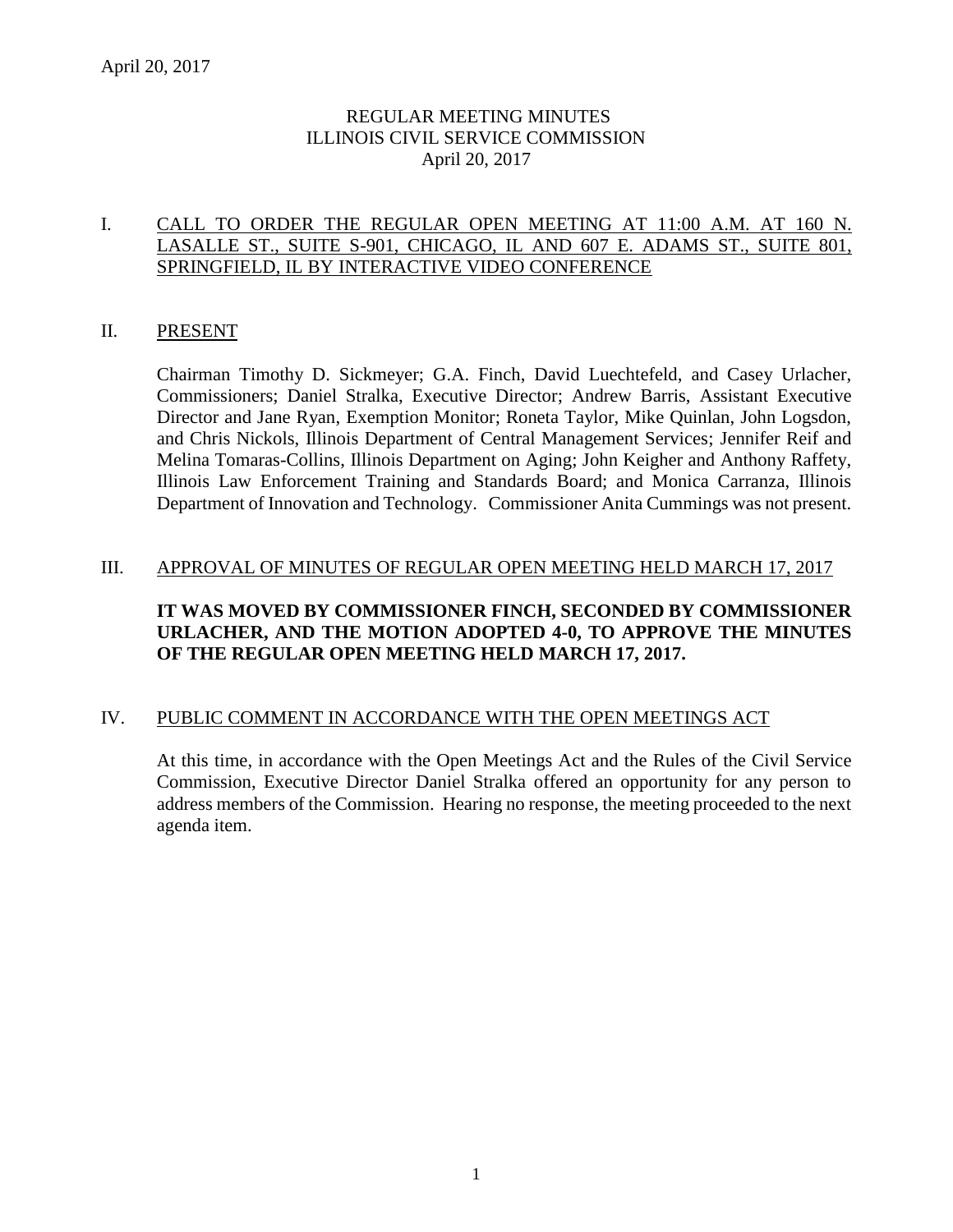#### V. EXEMPTIONS UNDER SECTION  $4d(3)$  OF THE PERSONNEL CODE

# A. Report on Exempt Positions from Department of Central Management Services

| <u>Agency</u> | Total<br>Employees | Number of Exempt<br>Positions |
|---------------|--------------------|-------------------------------|
|               |                    |                               |
|               |                    |                               |
|               |                    |                               |
|               |                    |                               |
|               |                    |                               |
|               |                    |                               |
|               |                    |                               |
|               |                    |                               |
|               |                    |                               |
|               |                    |                               |
|               |                    |                               |
|               |                    |                               |
|               |                    |                               |
|               |                    |                               |
|               |                    |                               |
|               |                    |                               |
|               |                    |                               |
|               |                    |                               |
|               |                    |                               |
|               |                    |                               |
|               |                    |                               |
|               |                    |                               |
|               |                    |                               |
|               |                    |                               |
|               |                    |                               |
|               |                    |                               |
|               |                    |                               |
|               |                    |                               |
|               |                    |                               |
|               |                    |                               |
|               |                    |                               |
|               |                    |                               |
|               |                    |                               |
|               |                    |                               |
|               |                    |                               |
|               |                    |                               |
|               |                    |                               |
|               |                    |                               |
|               |                    |                               |
|               |                    |                               |
|               |                    |                               |
|               |                    |                               |
|               |                    |                               |
|               |                    |                               |
|               |                    |                               |
|               |                    |                               |
|               |                    |                               |
|               |                    |                               |
|               |                    |                               |
|               |                    |                               |
|               |                    |                               |
|               |                    |                               |
|               |                    |                               |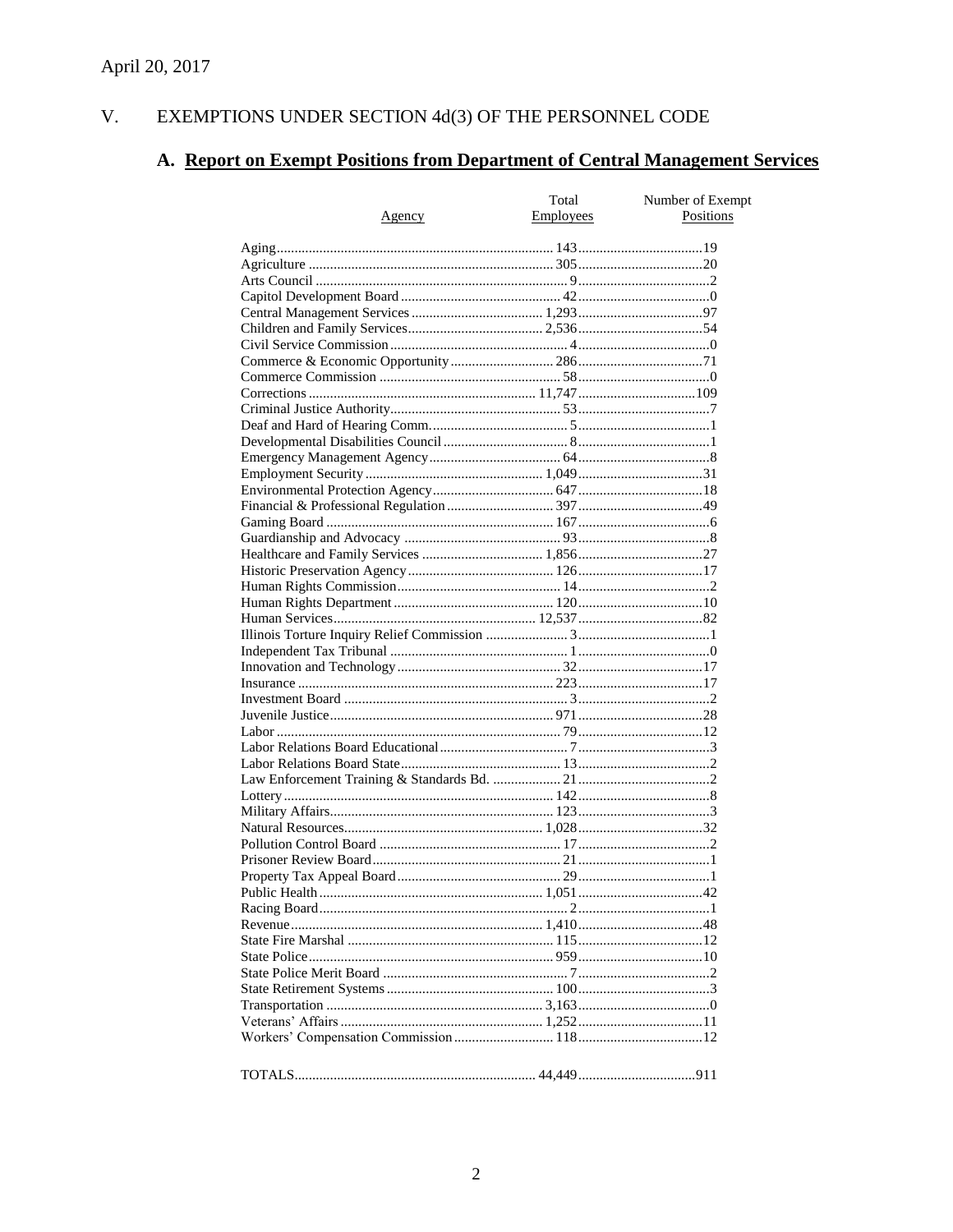### **B. Governing Rule – Section 1.142 Jurisdiction B Exemptions**

- a) The Civil Service Commission shall exercise its judgment when determining whether a position qualifies for exemption from Jurisdiction B under Section 4d(3) of the Personnel Code. The Commission will consider any or all of the following factors inherent in the position and any other factors deemed relevant to the request for exemption:
	- 1) The amount and scope of principal policy making authority;
	- 2) The amount and scope of principal policy administering authority;
	- 3) The amount of independent authority to represent the agency, board or commission to individuals, legislators, organizations or other agencies relative to programmatic responsibilities;
	- 4) The capability to bind the agency, board or commission to a course of action;
	- 5) The nature of the program for which the position has principal policy responsibility;
	- 6) The placement of the position on the organizational chart of the agency, board or commission;
	- 7) The mission, size and geographical scope of the organizational entity or program within the agency, board or commission to which the position is allocated or detailed.
- b) The Commission may, upon its own action after 30 days notice to the Director of Central Management Services or upon the recommendation of the Director of the Department of Central Management Services, rescind the exemption of any position that no longer meets the requirements for exemption set forth in subsection (a). However, rescission of an exemption shall be approved after the Commission has determined that an adequate level of managerial control exists in exempt status that will insure responsive and accountable administrative control of the programs of the agency, board or commission.
- c) For all positions currently exempt by action of the Commission, the Director of Central Management Services shall inform the Commission promptly in writing of all changes in essential functions, reporting structure, working title, work location, position title, position number or specialized knowledge, skills, abilities, licensure or certification.
- d) Prior to granting an exemption from Jurisdiction B under Section 4d(3) of the Personnel Code, the Commission will notify the incumbent of the position, if any, of its proposed action. The incumbent may appear at the Commission meeting at which action is to be taken and present objections to the exemption request.

(Source: Amended at 34 Ill. Reg. 3485, effective March 3, 2010)

\* \* \*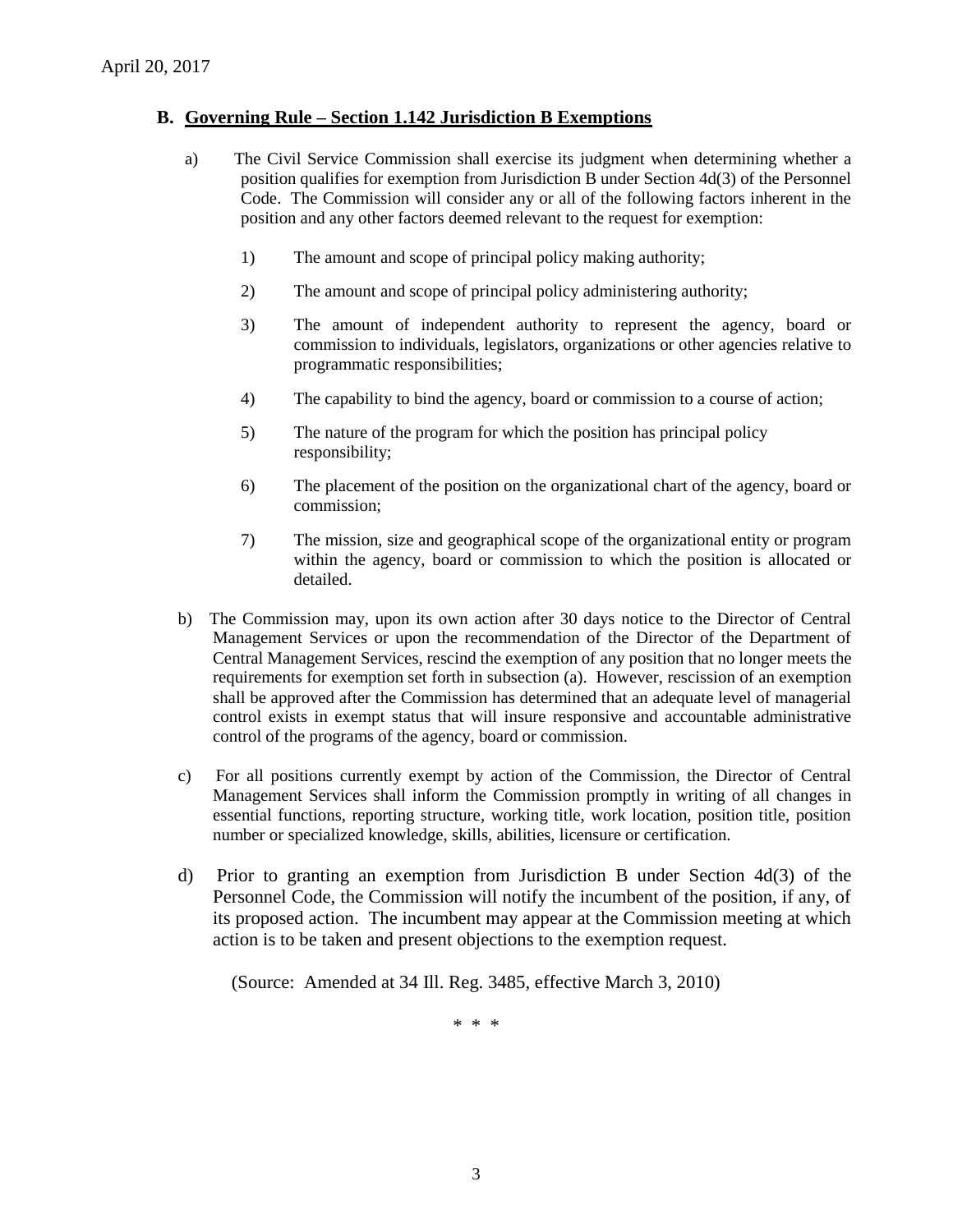# **C. Requests for 4d(3) Exemption**

Exemption Monitor Jane Ryan reported the following:

 $\triangleright$  Item C is an exemption request from the Illinois Department on Aging for a State Ombudsman Program Administrator which reports to the Director. This position is required by the Older Americans Act of 1965 and Illinois law (20 ILCS 105/4.04). The federal regulations became effective July 1, 2016 (45 CFR 1327) requiring the State Long-Term Care Ombudsman to be a distinct entity, separately identifiable within the agency. These regulations identified co-mingling of duties such as managing the Home and Community Services Division and serving as the Ombudsman as a conflict of interest disallowed under the rules changes. The Ombudsman duties were previously included in such as an operational position. Therefore, the structure requires modification by adding this separate and distinct entity. This new position maintains principal policy making authority and ensures conformity to all federal and state regulations. Based upon the information provided, Staff recommended approval of this exemption request.

Department on Aging Deputy Director, Jennifer Reif, and Human Resources Manager, Melina Tomaras-Collins, agreed with the information presented.

 $\triangleright$  Item D is an exemption request from the Illinois Law Enforcement Training and Standards Board (Board) for a Deputy Director of Field Services reporting to the Executive Director. The Board is responsible for the training and regulation of 45,000 certified law enforcement personnel in Illinois. The Board conducts part-time basic academies and over 30,000 hours of in-service and specialized law enforcement training courses certified by the Board. The Mobile Teams average 44,640 officers and criminal justice personnel trained annually. The Board is in the process of updating the basic curriculum and expanding it from 400 hours to 560 hours, the first curriculum increase since 1983. The Deputy Director of Field Operations will head up this feat. Once the curriculum update is completed and implemented, the plan is for the Deputy Director to supervise training programs and staff that has, until now, been overseen by two non-union Code covered Public Service Administrators. One of these positions was established in 2016 for supervision of a new Macon County Specialized Training facility. The Board indicates that the status of the two non-union Code employees will not change. Staff recommended that the position be approved for a 24-month period. This would allow time for the curriculum re-write and implementation while allowing the Commission to review the ongoing change to the organizational structure to be certain it will continue to qualify for 4d(3) exemption.

Commission Luechtefeld inquired what happens at the end of the 24-month period. Executive Director Stralka explained that so long as the new curriculum is established, the agency should just let the exemption expire by its terms. However, if the curriculum is not yet complete, the agency will come back to the Commission one or two months before the expiration date and ask to have the term extended for whatever amount of time it estimates will be needed to complete the curriculum. Chairman Sickmeyer asked what was the reason the Board asked for temporary exemption. The Board attorney, John Keigher, replied that the agency was seeking a permanent exempt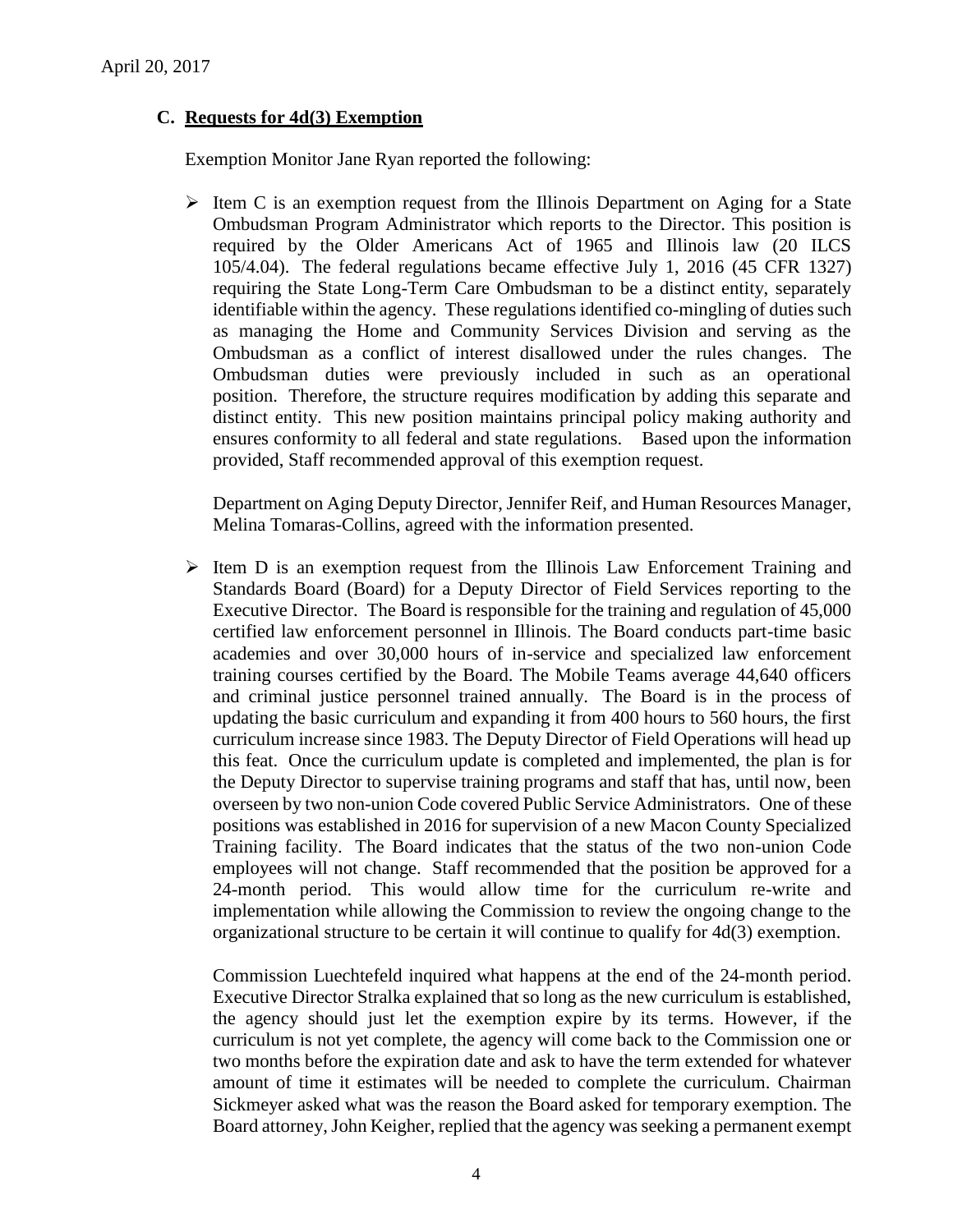position based on policy decisions being made by employees covered by the Personnel Code. The Board believes those decisions are better placed under a 4d(3) exempt position. Chairman Sickmeyer then asked if this was a new position and the Board representative responded affirmatively. Jane Ryan then explained in greater detail why she was recommending a 24-month term, including that the agency established a Public Service Administrator (PSA) position in August 2016 to supervise the Macon County Training Center and has had a long-term organization of PSA's supervising the training programs. The 24-month period would allow for revisiting that organizational structure if the agency seeks to extend it or have it made permanent. Commissioner Luechtefeld requested confirmation that the intent was for the position to be permanent and Mr. Keigher indicated it was.

# **IT WAS MOVED BY COMMISSIONER URLACHER, SECONDED BY COMMISSIONER LUECHTEFELD, AND THE MOTION ADOPTED 4-0 TO GRANT THE EXEMPTION REQUEST FOR THE FOLLOWING POSITION:**

**C: State Ombudsman Program Administrator (DOA)**

# **IT WAS MOVED BY COMMISSIONER URLACHER, SECONDED BY COMMISSIONER FINCH, AND THE MOTION ADOPTED 4-0 TO GRANT THE EXEMPTION REQUEST FOR THE FOLLOWING POSITION FOR A PERIOD OF 24 MONTHS:**

### **D: Deputy Director, Field Operations (LETSB)**

#### **The following 4d(3) exemption request was granted on April 20, 2017:**

#### **C. Illinois Department on Aging**

| <b>Position Number</b>  | 40070-47-00-100-00-01                 |
|-------------------------|---------------------------------------|
| <b>Functional Title</b> | State Ombudsman Program Administrator |
| Incumbent               | Vacant                                |
| Supervisor              | Director                              |
| Location                | <b>Sangamon County</b>                |

# **The following 4d(3) exemption request was granted on April 20, 2017 for a period of 24 months:**

#### **D: Illinois Law Enforcement Training and Standards Board**

| <b>Position Number</b>  | 40070-50-88-000-01-03             |
|-------------------------|-----------------------------------|
| <b>Functional Title</b> | Deputy Director, Field Operations |
| Incumbent               | Vacant                            |
| Supervisor              | <b>Executive Director</b>         |
| Location                | <b>Sangamon County</b>            |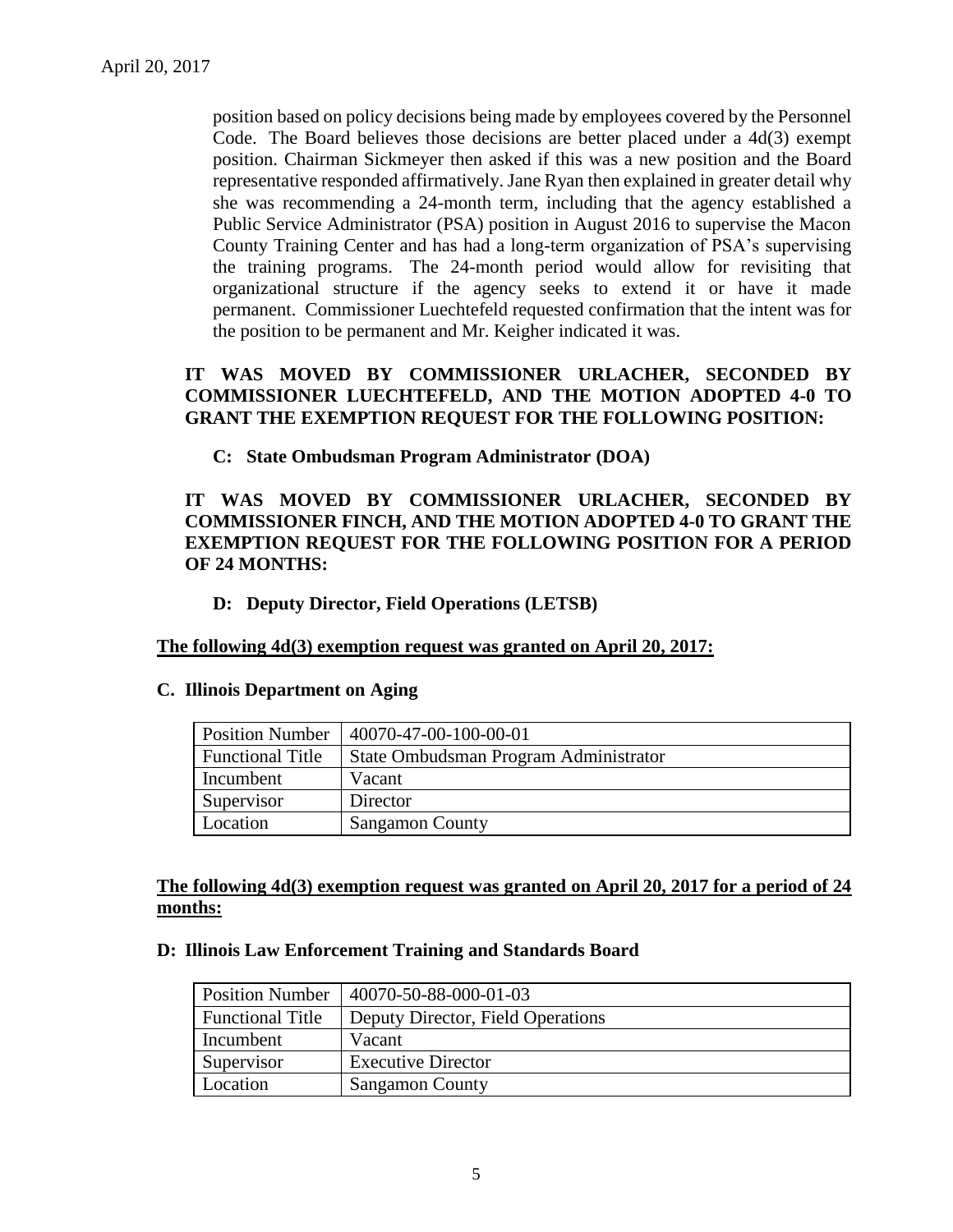# VI. CLASS SPECIFICATIONS

#### **A. Governing Rule – Section 1.45 Classification Plan**

The Commission will review the class specifications requiring Commission approval under the Classification Plan and will approve those that meet the requirements of the Personnel Code and Personnel Rules and conform to the following accepted principles of position classification:

- a) The specifications are descriptive of the work being done or that will be done;
- b) Identifiable differentials are set forth among classes that are sufficiently significant to permit the assignment of individual positions to the appropriate class;
- c) Reasonable career promotional opportunities are provided;
- d) The specifications provide a reasonable and valid basis for selection screening by merit examinations;
- e) All requirements of the positions are consistent with classes similar in difficulty, complexity and nature of work.

The following class titles were submitted for abolishment, creation and revision by the Director of the Illinois Department of Central Management Services (CMS):

- **B. Dietary Manager I (revise) Dietary Manager II (revise)**
- **C. Educator Trainee (abolish)**
- **D. Foreign Service Economic Development Representative (abolish) Foreign Service Economic Development Executive I (revise) Foreign Service Economic Development Executive II (revise)**
- **E. Insurance Performance Examiner Trainee (create) Insurance Performance Examiner I (revise) Insurance Performance Examiner II (revise) Insurance Performance Examiner III (revise)**
- **F. Research Scientist I (revise) Research Scientist II (revise) Research Scientist III (revise)**

Assistant Executive Director Andrew Barris spoke to Chris Nickols at Central Management Services Technical Services about the creation, revision and abolishment of the proposed classes. Barris noted the following about the previous creation and/or revision dates of the proposed classes: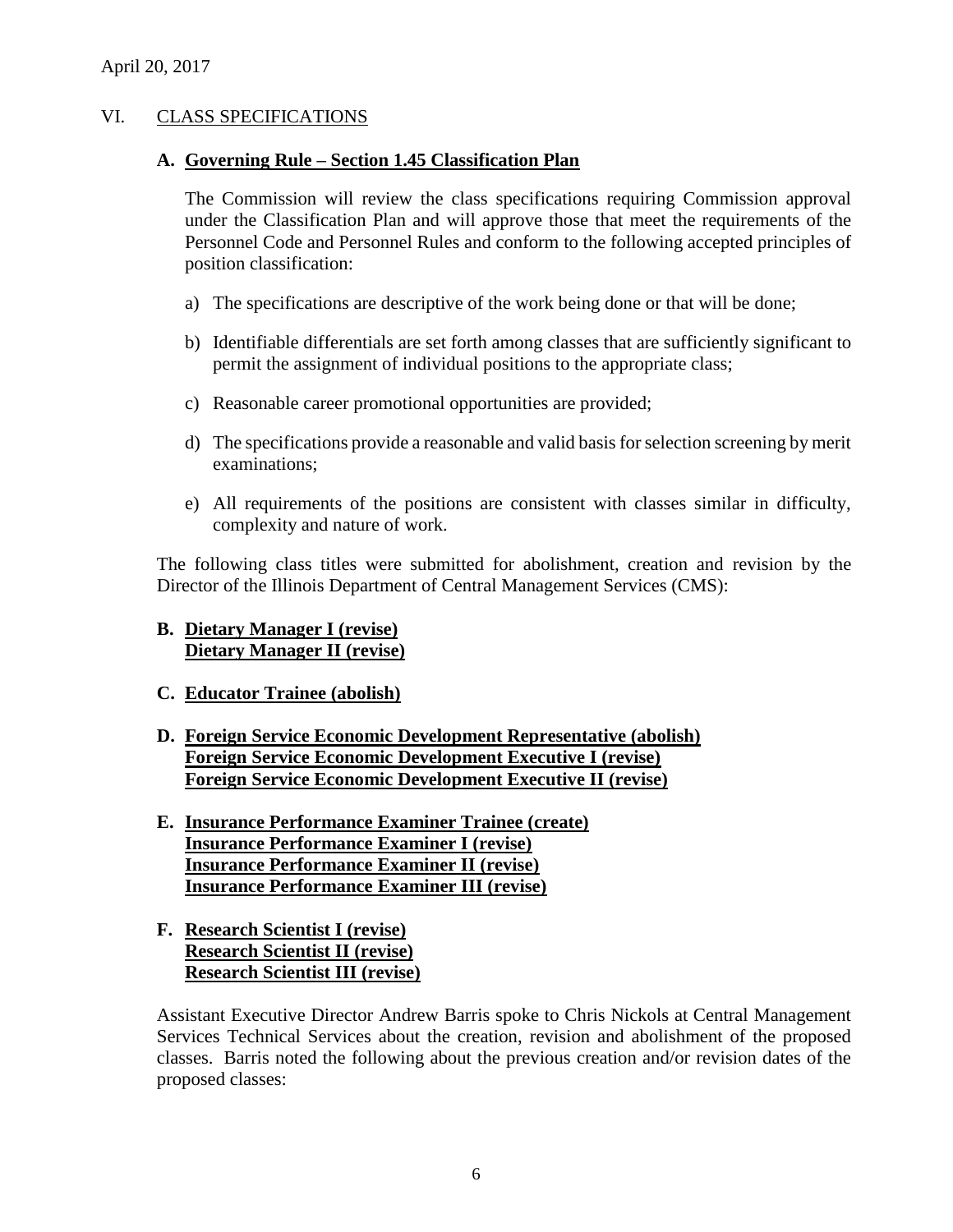- Item B, Dietary Manager I was last revised in 1999 but the Dietary Manager II was last revised in 1970.
- Item C, Educator Trainee was created in 2011.
- Item D, Foreign Service Economic Development Executive I and II were last revised in 1970.
- Item E, Insurance Performance Examiner I and II were last revised in 2001 but the Insurance Performance Examiner III was last revised in 1970.
- Item F, Research Scientist I was last revised in 1968 while the Research Scientist II and III were last revised in 1970.

Assistant Executive Director Barris inquired why there was such a discrepancy between certain revision dates, i.e., the Dietary Manager I was last revised in 1999 but the Dietary Manager II was revised 29 years earlier in 1970 and the Insurance Performance Examiner I and II were last revised in 2001 but the Insurance Performance Examiner III was last revised 31 years earlier in 1970. Chris Nickols explained that this issue was being addressed as part of the five-year process CMS is engaged in with agencies to create consistencies in the position classification system. Nickols explained that previously there might have not been a need to revise the higher class if the only changes were made to the lower classes but this approach was currently being addressed through their current examination process. Barris asked if there were any candidates in mind for the creation of the Insurance Performance Examiner Trainee and that is why the standards were lowered in the creation of the class for the benefit of those individuals while also noting that the column for incumbents was blank next to the class title. Nickols stated that there were no candidates with lesser credentials waiting for lower standards to assume positions within the class as that would be impossible before the creation of the class. Barris asked if the abolishment of the Educator Trainee class was in response to the mis-numbered Instructor classes from last month's agenda and Nickols indicated that it partially was and also because the Instructor classes approved last month supplanted the duties of the Educator Trainee class. All of the creation, revision and/or abolishment of the proposed classes were agreed to through collective bargaining. For these reasons, Staff recommended approval of the creation, revision and/or abolishment of the proposed classes.

# **IT WAS MOVED BY COMMISSIONER URLACHER, SECONDED BY COMMISSIONER LUECHTEFELD, AND THE MOTION ADOPTED 4-0 TO APPROVE THE ABOLISHMENT, CREATION AND REVISION OF THE FOLLOWING CLASS TITLES TO BE EFFECTIVE MAY 1, 2017:**

- **B. Dietary Manager I (revise) Dietary Manager II (revise)**
- **C. Educator Trainee (abolish)**
- **D. Foreign Service Economic Development Representative (abolish) Foreign Service Economic Development Executive I (revise) Foreign Service Economic Development Executive II (revise)**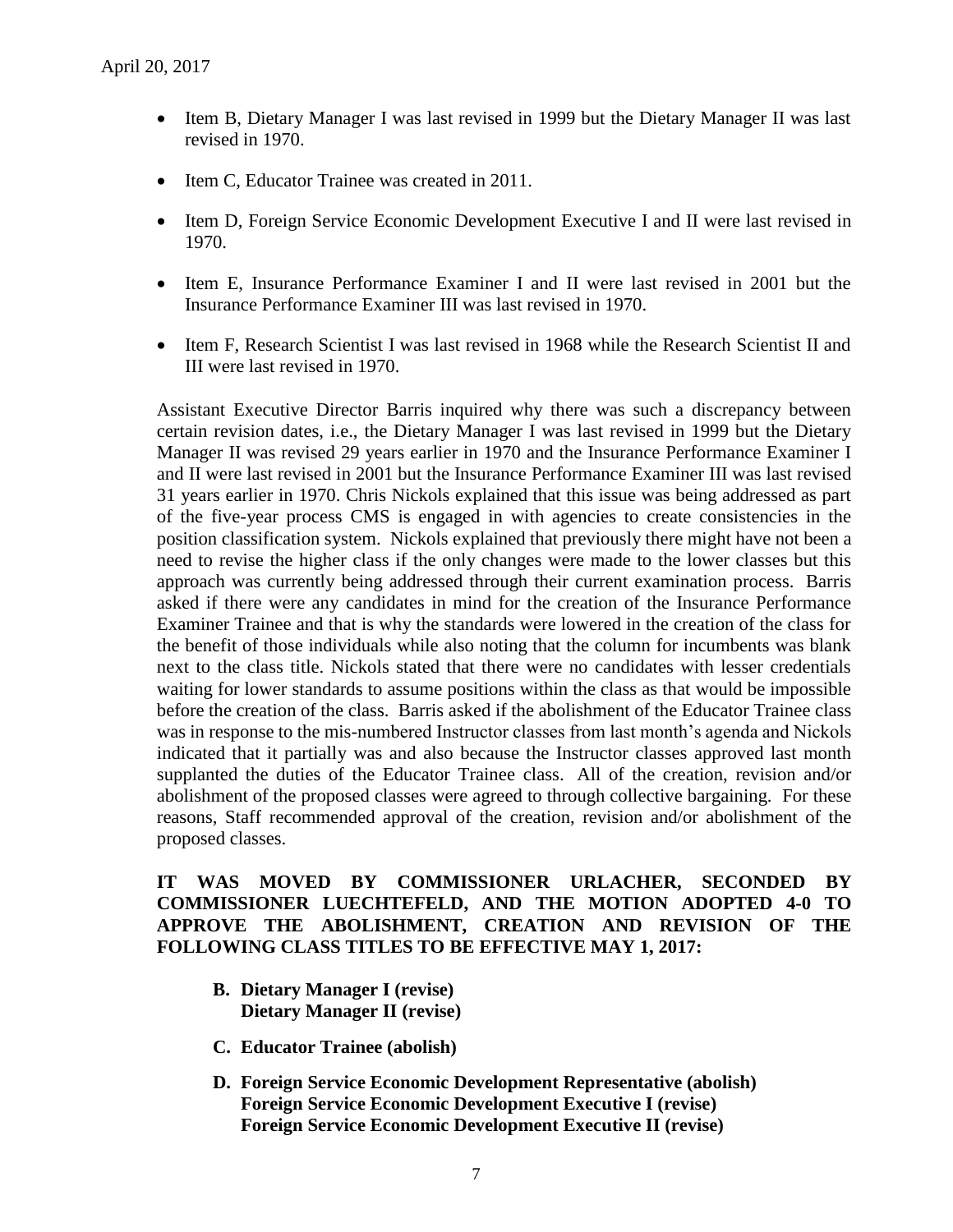- **E. Insurance Performance Examiner Trainee (create) Insurance Performance Examiner I (revise) Insurance Performance Examiner II (revise) Insurance Performance Examiner III (revise)**
- **F. Research Scientist I (revise) Research Scientist II (revise) Research Scientist III (revise)**

### **IT WAS MOVED BY COMMISSIONER URLACHER, SECONDED BY COMMISSIONER FINCH, AND THE MOTION ADOPTED 4-0 TO DISAPPROVE ANY CLASS SPECIFICATIONS RECEIVED BY THE COMMISSION STAFF NOT CONTAINED IN THIS AGENDA TO ALLOW ADEQUATE STUDY.**

# VII. PERSONNEL RULES

#### **A. Civil Service Commission Governing Rule – Section 1.310 Personnel Rules**

The Commission has power to disapprove new rules or amendments to existing rules submitted by the Director of Central Management Services. Such proposed new rules or amendments of existing rules submitted to the Commission shall be accompanied by a report of proceedings attending the prior public hearing required by law with respect to them. If the Commission does not disapprove new rules or any amendment to existing rules within 30 days following the receipt from the Director of Central Management Services, the new rules or amendments have the force and effect of law after filing by the Director with the Secretary of State.

#### **B. None submitted**

**IT WAS MOVED BY COMMISSIONER URLACHER, SECONDED BY COMMISSIONER LUECHTEFELD, AND THE MOTION ADOPTED 4-0 TO DISAPPROVE ANY AMENDMENTS TO PERSONNEL RULES RECEIVED BY THE COMMISSION STAFF BUT NOT CONTAINED IN THIS AGENDA TO ALLOW ADEQUATE STUDY.** 

#### VIII. MOTION TO CLOSE A PORTION OF THE MEETING

**IT WAS MOVED BY COMMISSIONER URLACHER, SECONDED BY COMMISSIONER FINCH, AND BY ROLL CALL VOTE THE MOTION ADOPTED 4-0 TO CLOSE A PORTION OF THE MEETING PURSUANT TO SUBSECTIONS 2(c)(1), 2(c)(4), AND 2(c)(11) OF THE OPEN MEETINGS ACT.**

| SICKMEYER YES   |      | <b>CUMMINGS</b>    |            |
|-----------------|------|--------------------|------------|
| <b>FINCH</b>    | YES. | <b>LUECHTEFELD</b> | <b>YES</b> |
| <b>URLACHER</b> | YES. |                    |            |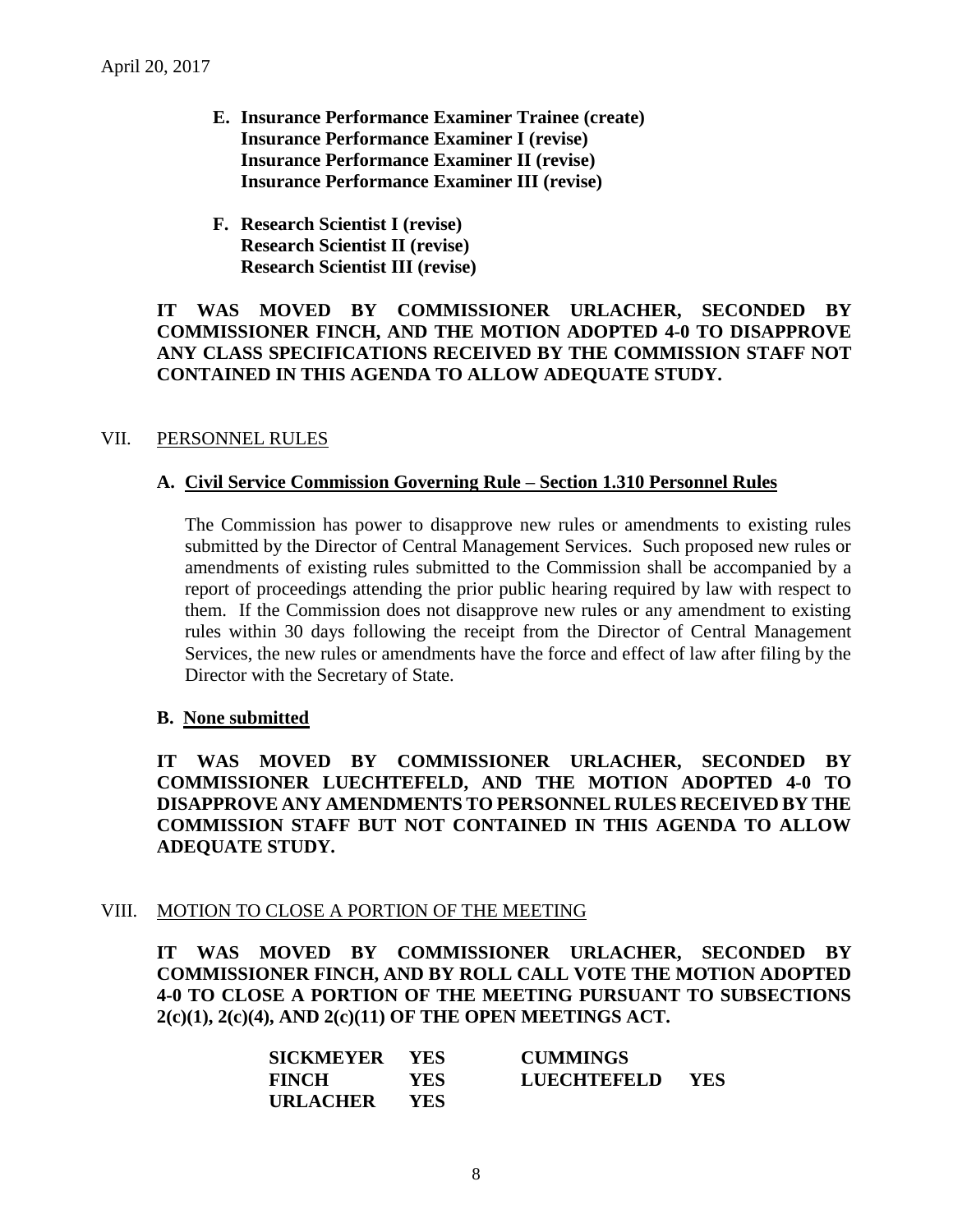# IX. RECONVENE THE OPEN MEETING

Upon due and proper notice, the regular open meeting of the Illinois Civil Service Commission was reconvened at 160 N. LaSalle St., Suite S-901, Chicago, IL and 607 E. Adams St., Suite 801, Springfield, IL by interactive video conference at 11:26 a.m.

#### PRESENT

Chairman Timothy D. Sickmeyer; G.A. Finch, David Luechtefeld and Casey Urlacher, Commissioners; Daniel Stralka, Executive Director; and Andrew Barris, Assistant Executive Director and Jane Ryan, Exemption Monitor.

### X. NON-MERIT APPOINTMENT REPORT

Set forth below is the number of consecutive non-merit appointments made by each agency as reported by Central Management Services:

| <b>Agency</b>                           | 2/28/17        | $3/31/17$ $3/31/16$ |   |
|-----------------------------------------|----------------|---------------------|---|
| Agriculture                             | 0              | 0                   |   |
| <b>Central Management Services</b>      | $_{0}$         | 0                   |   |
| <b>Children and Family Services</b>     | 0              | 0                   |   |
| <b>Employment Security</b>              | 0              | 0                   |   |
| Financial and Professional Regulation   | 0              | 0                   |   |
| <b>Healthcare and Family Services</b>   | 0              | 0                   |   |
| <b>Human Services</b>                   |                |                     |   |
| Insurance                               | 0              | 0                   | 2 |
| <b>Natural Resources</b>                | $\mathfrak{D}$ | $\mathbf{2}$        |   |
| <b>State Police</b>                     | 0              | 0                   |   |
| <b>State Retirement Systems</b>         | $\overline{2}$ | 0                   | 5 |
| Transportation                          | 14             | 18                  |   |
| <b>Workers' Compensation Commission</b> | 0              | 0                   |   |
| <b>Totals</b>                           | 19             | 21                  |   |

# XI. INTERLOCUTORY APPEALS

#### **DA-45-16**

| Employee | Adoiya Watkins                                             | <b>Appeal Date</b>                | 4/13/16                                                      |
|----------|------------------------------------------------------------|-----------------------------------|--------------------------------------------------------------|
| Agency   | <b>Human Services</b>                                      | Decision Date $\parallel$ 4/07/17 |                                                              |
| Type     | Discharge                                                  | <b>ALJ</b>                        | <b>Andrew Barris</b>                                         |
| Issue(s) | Failure to appear at hearing<br>date and to file materials | Proposal for<br>Decision          | Dismissed for default, subject<br>to approval of Commission. |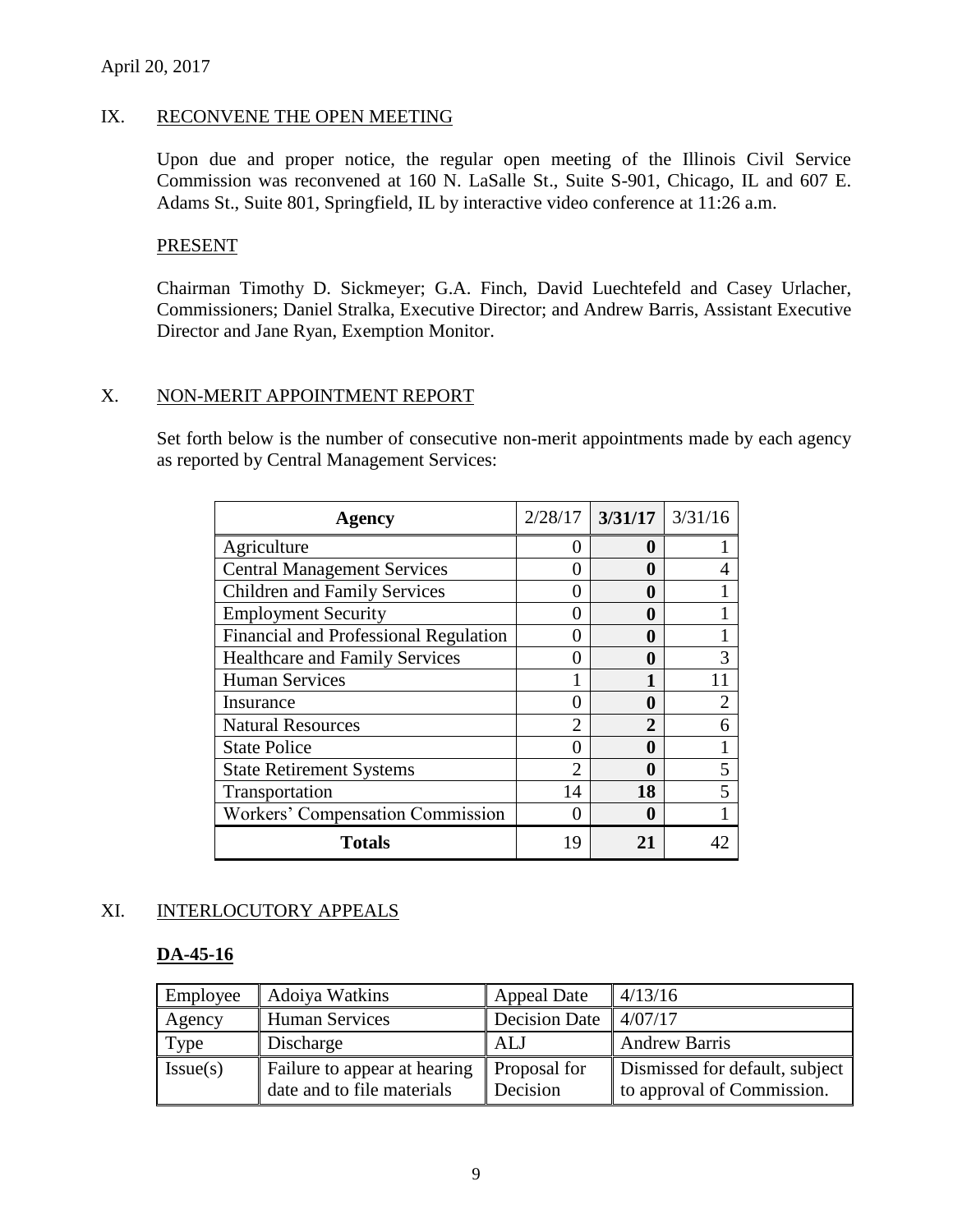**IT WAS MOVED BY COMMISSIONER FINCH, SECONDED BY COMMISSIONER URLACHER, AND BY ROLL CALL VOTE OF 4-0 THE MOTION ADOPTED TO AFFIRM AND ADOPT THE PROPOSAL FOR DECISION OF THE ADMINISTRATIVE LAW JUDGE TO DISMISS THE APPEAL AS THE COMMISSION FINDS THAT WATKINS' FAILURE TO FILE A WRITTEN CLOSING STATEMENT AND FAILURE TO APPEAR AT THE HEARING DATE ON MARCH 9, 2017 CONSTITUTES A DEFAULT, RESULTING IN THE DISMISSAL OF THE APPEAL.**

| SICKMEYER YES   |            | <b>CUMMINGS</b> |            |
|-----------------|------------|-----------------|------------|
| <b>FINCH</b>    | YES.       | LUECHTEFELD     | <b>YES</b> |
| <b>URLACHER</b> | <b>YES</b> |                 |            |

#### **DA-30-17**

| Employee | LaVenia Readus                                                                        | <b>Appeal Date</b>       | 1/11/17                                                                                      |
|----------|---------------------------------------------------------------------------------------|--------------------------|----------------------------------------------------------------------------------------------|
| Agency   | <b>Human Services</b>                                                                 | <b>Decision Date</b>     | 4/07/17                                                                                      |
| Type     | Discharge                                                                             | ALJ                      | <b>Andrew Barris</b>                                                                         |
| Issue(s) | Motion to Dismiss for no<br>jurisdiction (failure to timely<br>file discharge appeal) | Proposal for<br>Decision | <b>Grant Motion to Dismiss for</b><br>no jurisdiction, subject to<br>approval of Commission. |

**IT WAS MOVED BY COMMISSIONER URLACHER, SECONDED BY COMMISSIONER LUECHTEFELD, AND BY ROLL CALL VOTE OF 4-0 THE MOTION ADOPTED TO AFFIRM AND ADOPT THE PROPOSAL FOR DECISION OF THE ADMINISTRATIVE LAW JUDGE TO DISMISS THE APPEAL FOR LACK OF JURISDICTION AS THE COMMISSION FINDS THAT READUS FAILED TO CHANGE HER ADDRESS WITH THE AGENCY AS REQUIRED BY AGENCY RULES AND THREE ATTEMPTS OF SERVICE OF THE NOTICE OF APPROVED CHARGES OCCURRED THROUGH CERTIFIED MAIL FROM NOVEMBER 16, 2016 TO DECEMBER 2, 2016 AT READUS' LAST ADDRESS APPEARING IN HER PERSONNEL FILE. READUS DID NOT FILE HER APPEAL WITH THE CIVIL SERVICE COMMISSION UNTIL JANUARY 11, 2017 WHICH WAS ALMOST TWO MONTHS AFTER THE EFFECTIVE DATE OF DISCHARGE AND ALMOST TWO MONTHS AFTER THE AGENCY'S PROPER ATTEMPT OF SERVICE PURSUANT TO THE PERSONNEL RULES.** 

| SICKMEYER YES   |      | <b>CUMMINGS</b>    |            |
|-----------------|------|--------------------|------------|
| <b>FINCH</b>    | YES  | <b>LUECHTEFELD</b> | <b>YES</b> |
| <b>URLACHER</b> | YES. |                    |            |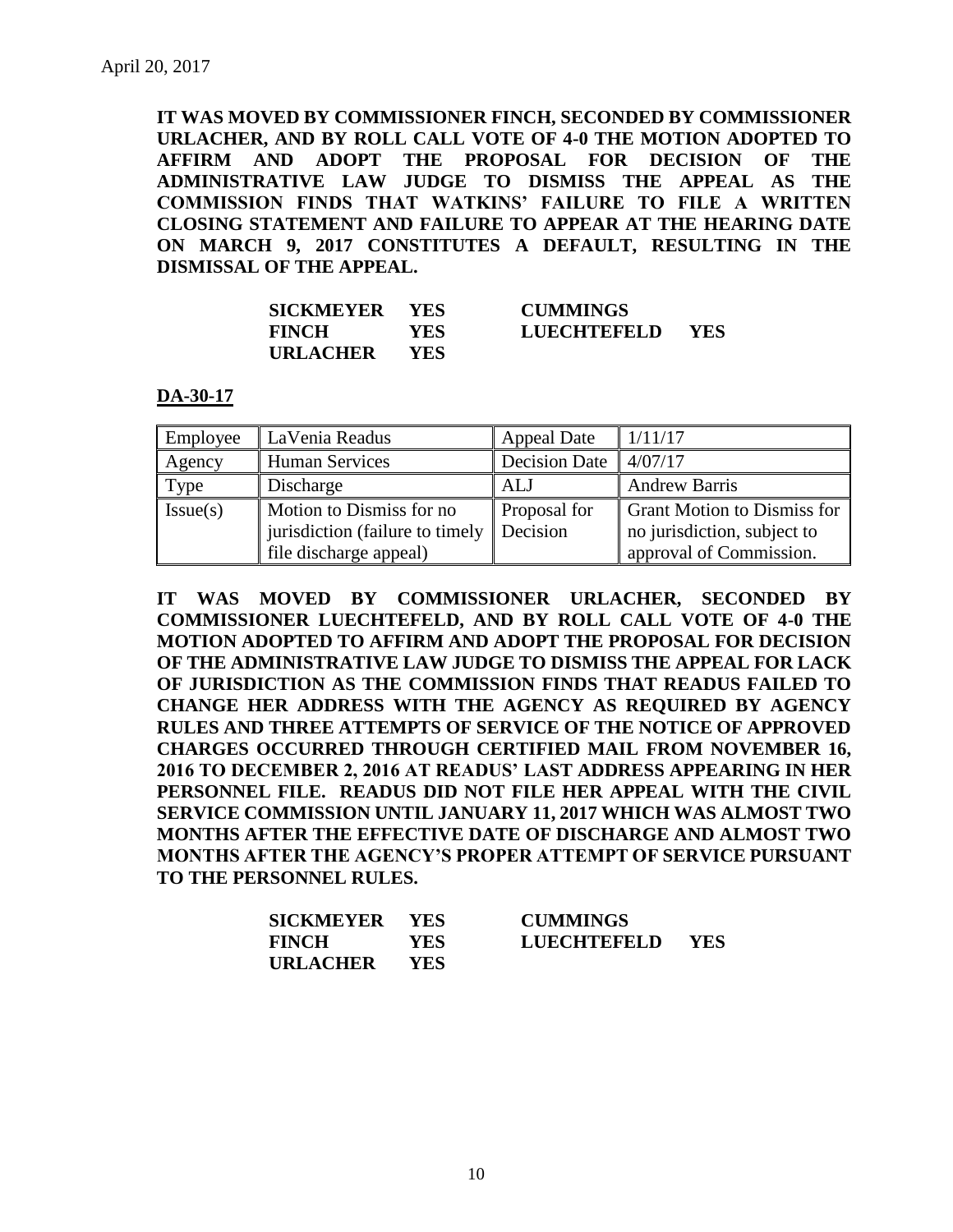# XII. APPEAL TERMINATED WITHOUT DECISION ON THE MERITS

#### **DA-37-17**

| Employee    | David A. Ratkovich    | <b>Appeal Date</b>    | 3/02/17               |
|-------------|-----------------------|-----------------------|-----------------------|
| Agency      | <b>Human Services</b> | <b>Decision Date</b>  | 3/13/17               |
| Appeal Type | Discharge             | Proposal for Decision | Dismissed; withdrawn. |
| ALJ         | Daniel Stralka        |                       |                       |

**IT WAS MOVED BY COMMISSIONER URLACHER, SECONDED BY COMMISSIONER LUECHTEFELD, AND BY ROLL CALL VOTE OF 4-0 THE MOTION ADOPTED TO AFFIRM AND ADOPT THE PROPOSAL FOR DECISION OF THE ADMINISTRATIVE LAW JUDGE TO DISMISS THE APPEAL FOR THE REASONS SET FORTH IN THE PROPOSAL FOR DECISION.**

| SICKMEYER YES   |      | <b>CUMMINGS</b> |       |
|-----------------|------|-----------------|-------|
| <b>FINCH</b>    | YES. | LUECHTEFELD     | - YES |
| <b>URLACHER</b> | YES. |                 |       |

Chairman Sickmeyer and Commissioner Luechtefeld gave Executive Director Stralka authority to sign their names to the signature sheets in accordance with their votes.

#### XIII. STAFF REPORT

Assistant Executive Andrew Barris explained the procedures for submitting the Statement of Economic Interest and Supplemental which he can fill in. Chairman Sickmeyer commented that it would be better if the Statement of Economic Interest form had a reminder or notice that it is to be submitted to the Ethics Officer for review prior to filing with the Secretary of State.

Executive Director Daniel Stralka reported:

- $\triangleright$  The Commission went live on April 1 with the Enterprise Resource Planning program transition to the SAP financial software suite. The transition appears to be going smoothly.
- $\triangleright$  Commissioners Luechtefeld and Finch appeared before the Senate Executive Appointments Committee on April 4 and were recommended for confirmation. Commissioner Urlacher was re-elected as Mayor of Mettawa earlier in the month. Congratulations were extended all around.
- $\triangleright$  Signature authorization forms were prepared that all Commissioners were being asked to sign. This procedure will expedite the processing of appeal signature sheets for each meeting.

At Chairman Timothy Sickmeyer's request, Executive Director Stralka reviewed the Chairman's proposed changes to the 2017 Meeting Schedule. All Commissioners present were in agreement with the changes.